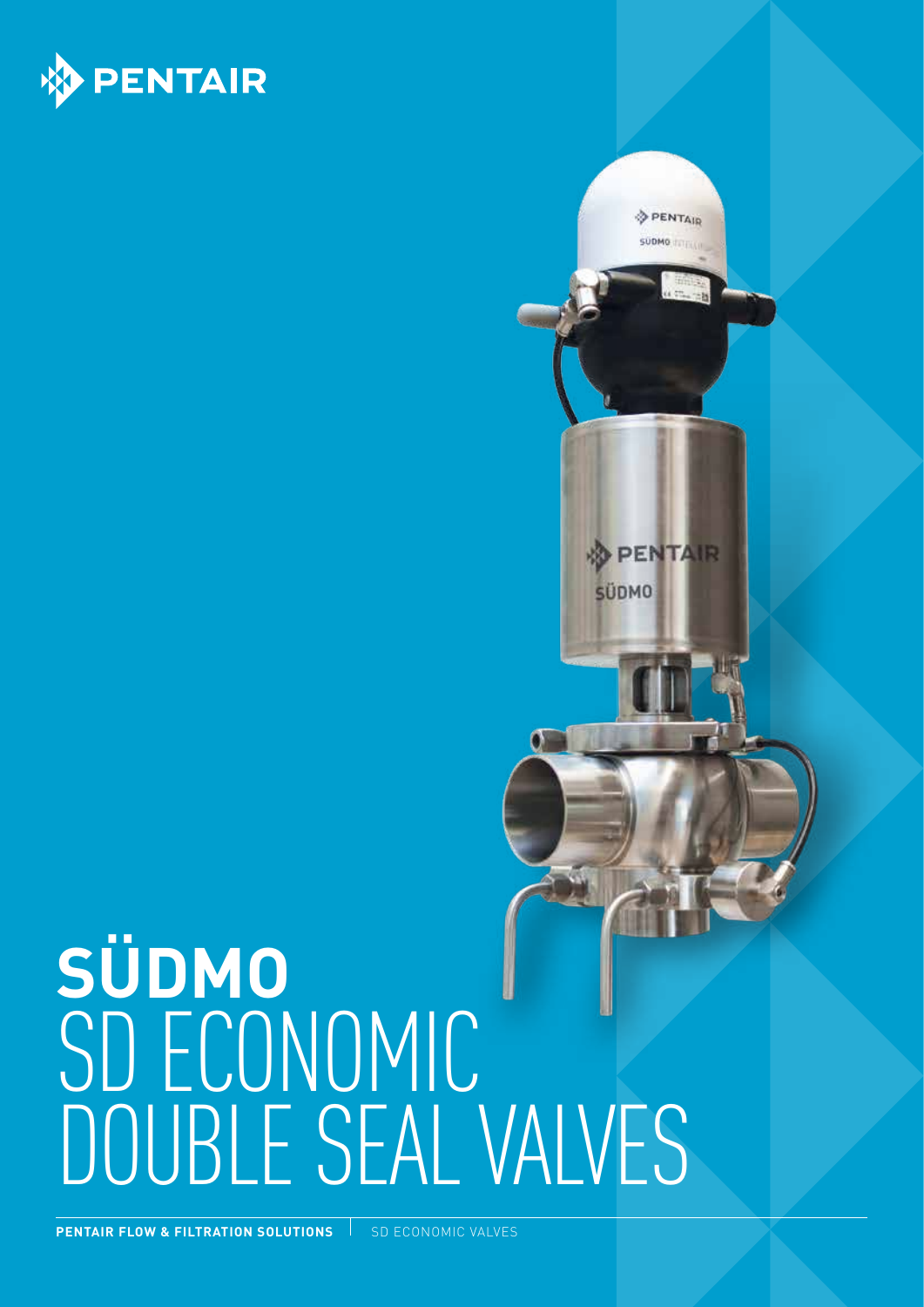# DOUBLE SEAL VALVES **SD ECONOMIC**

#### **DESCRIPTION**

**The design of the SD Economic is based on many years of experience in valve construction and production. Pentair Südmo's SD Economic is an cost effective yet technologically-sophisticated alternative to liftable and balanced double-seat valves.** 

### **FUNCTIONALITY**

**SD** stands for single-disc **S**eat valve with **D**ouble seal functionality. With this type of valve, two incompatible media (e.g. CIP and product) can be separated in the pipelines without mixing. This is ensured by two separate seals, between which an open air space enables any potential leaks to be detected and removed.

Additionally, the leakage chamber can be externally flushed by two valves fitted on each side.





## **Benefits of SD Economic Double Seal Valves**

- Economic and compact alternative to liftable and balanced double-seat valves
- High protection against mixing through innovative positioning of seat seals
- Simple integration of flush/leakage valves into the equipment without welding
- Maintenance easy, fast and safe
- Optional sterile barrier for critical products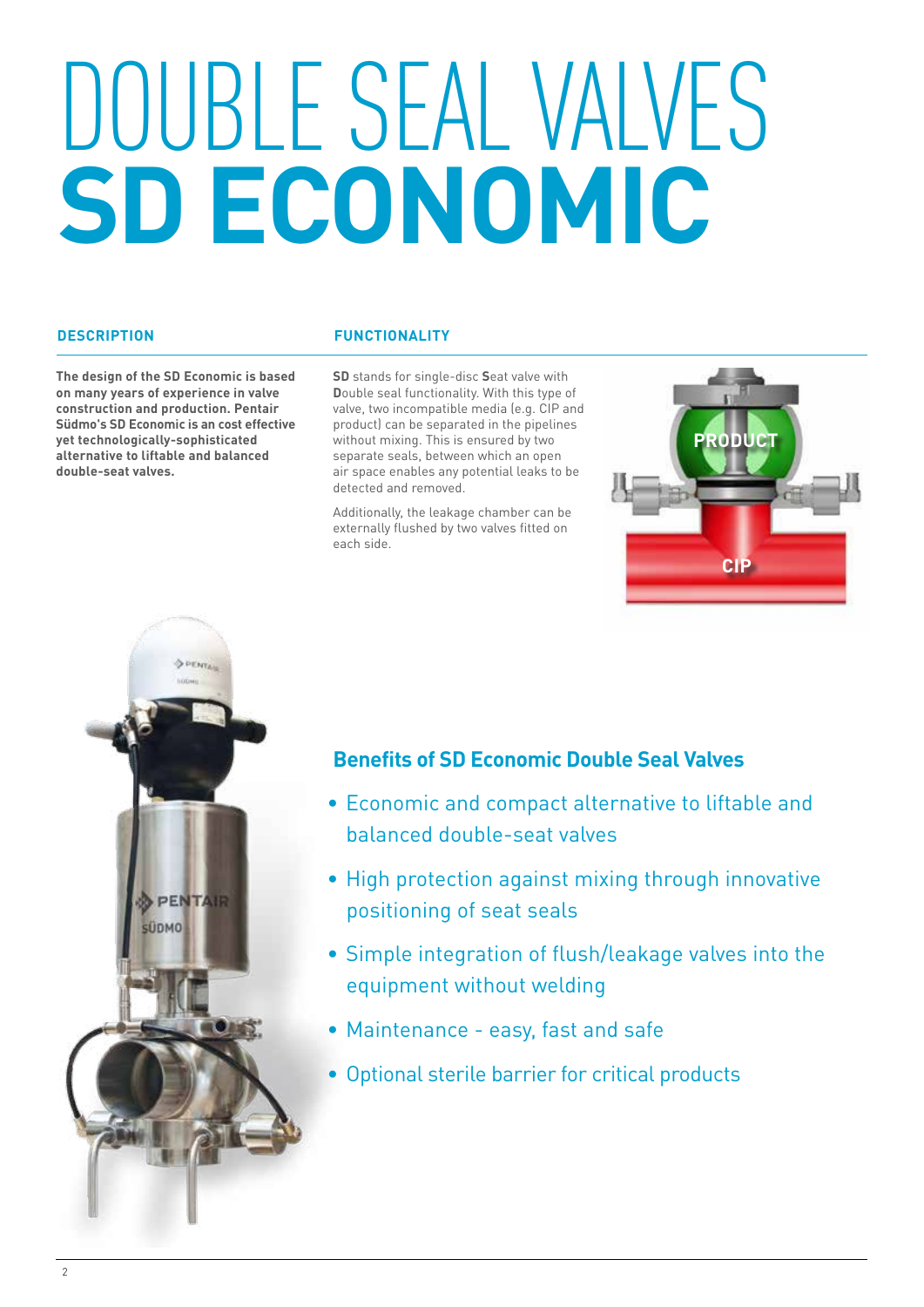#### **DOUBLE SEAL VALVES APPLICATION EXAMPLES**



## **WIDE RANGE OF APPLICATION**

- Water Beverages
- Beer Spirits Wine
- Food Liquid Egg Dairy Products

- Distribution of liquid products
- Distribution of CIP media
- Separation of product areas to CIP-supply and CIP-return

#### **Products Applications Meets the following market requirements**

- Mix proof valve with low CAPEX and OPEX
- Safe separation of incompatible media in production
- Quick and safe cleaning in CIP process
- Minimized downtime and maintenance cycles

#### **SÜDMO SD ECONOMIC VALVE FUNCTIONS**



#### **Valve position "Closed"**

- Two incompatible media are separated without mixing (e.g. CIP and product)
- Flush/leakage valves open with spring force
- Any potential leaks are detected and removed



**Valve position "Open"**

**INNOVATIVE SEALING SOLUTION: SAFE – DURABLE - EASY MAINTENANCE**

- Upper and lower lines connected
- Flush/leakage valve closed with air pressure
- Recommended direction of flow during closing procedure (see arrows)



#### **Flushing of the leakage chamber Sterilization**



• 180° offset positioning of flush valve prevents cleaning shadows



- Sterilization of seat area over flush valve
- Sterilization of stem area with optional sterile chamber



- **1. RSC (Radial Seal Complete) seal as radial sealing element**
- Small contact area (optimized friction characteristics)
- Very good swelling compensation
- **2. O-ring as axial sealing element**
- Metallic stop to protect against excessive stress
- **3. PEEK as sealing of leakage outlet**
- Sealing close to product area